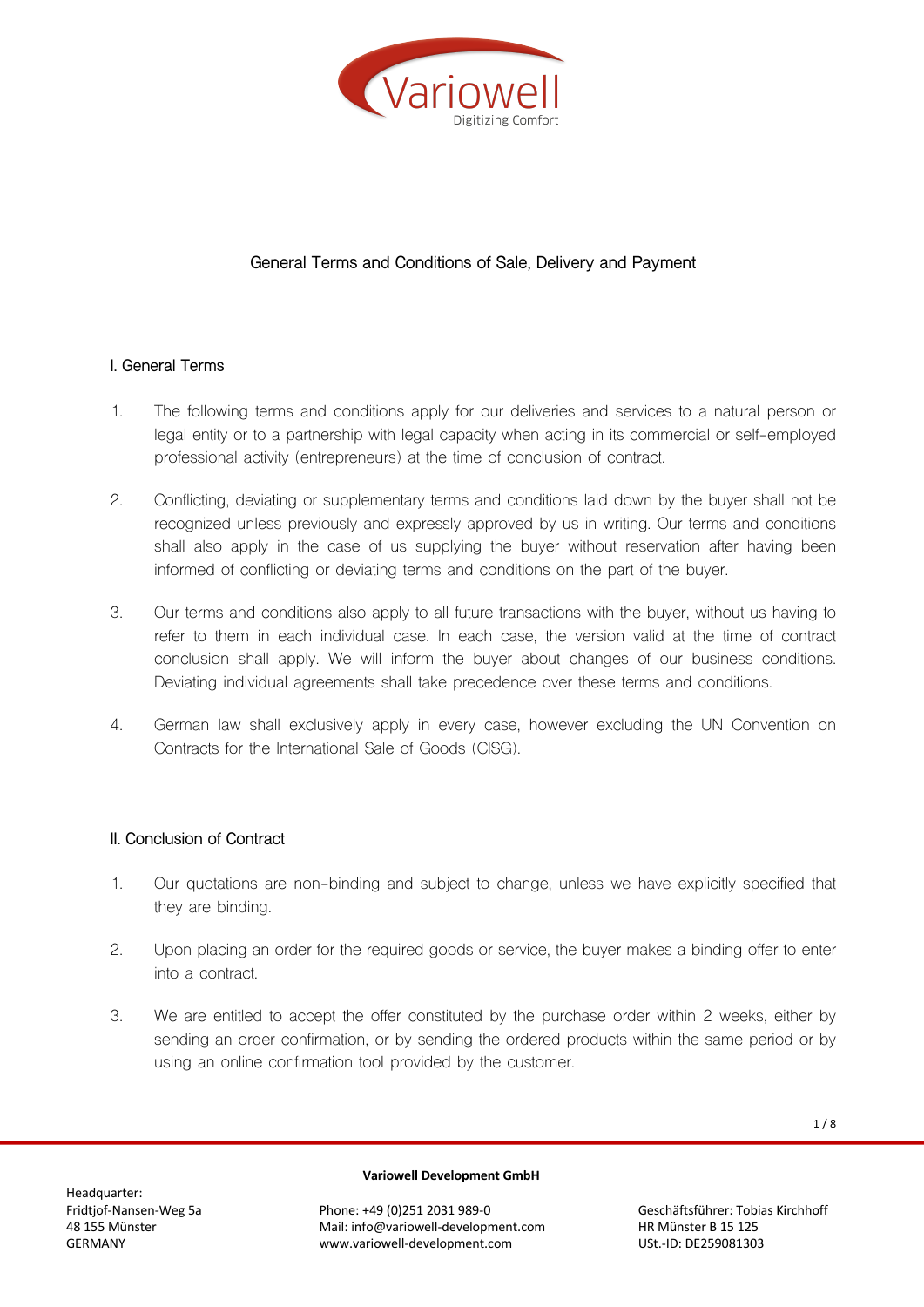

- 4. The contract shall be concluded with the proviso that, if we ourselves are not correctly or properly supplied, we are not obliged to fulfil the contract, or may only partially fulfil the same. This shall only apply if we are not responsible for the failure to deliver. We will notify the buyer immediately if the goods are not available or only partially available and return all advance payments of the buyer immediately.
- 5. The conclusion of contract is subject to the proviso that there are no impediments to performance, arising from national or international regulations, in particular due to export control regulations and embargoes or other sanctions.
- 6. We hereby reserve all our proprietary and intellectual property rights as well as copyrights to any and all illustrations, calculations, drawings and other documentation given to the buyer or his employees. The buyer and his employees may only disclose such items to third parties with our written consent, regardless of whether or not we have designated such items as confidential. The same shall apply to the transmission of information relating to our products which we have made available to the buyer and his employees. This does not apply with regard to information that (i) is generally known or becomes generally known without any fault on the buyer's part, (ii) has been handed over to him by a third party not bound by any confidentiality obligation, (iii) the buyer has to disclose because of a judicial or administrative decision.

### **III. Creditworthiness**

- 1. If, following conclusion of a contract, information is obtained that the buyer's financial situation has deteriorated considerably, thus to the extent that granting credit would no longer be justified and could jeopardize our entitlement to the purchase price (e.g. insufficient credit insurance), we shall be entitled to demand security (e.g. in the form of advance payment) on due and/or not yet due claims arising from the contracts not yet fulfilled by us. Should the buyer fail to comply with such a request before the deadline, we shall be entitled to withdraw from the contract and to seek compensation for its non-fulfilment. Delivery obligation may be rejected until such advance payment or provision of securities has been effected. Regulations by the German Insolvency Law and the Receivership Law remain unaffected.
- 2. A material deterioration with regard to the buyer's financial standing can especially be assumed in the case of a handing over cheques returned by the bank, protesting of bills of exchange, futile seizures, forced administration, suspension, application or opening of insolvency proceedings or reduction or cancellation of insurance cover concerning the buyer by our credit insurer.

Headquarter:

### **Variowell Development GmbH**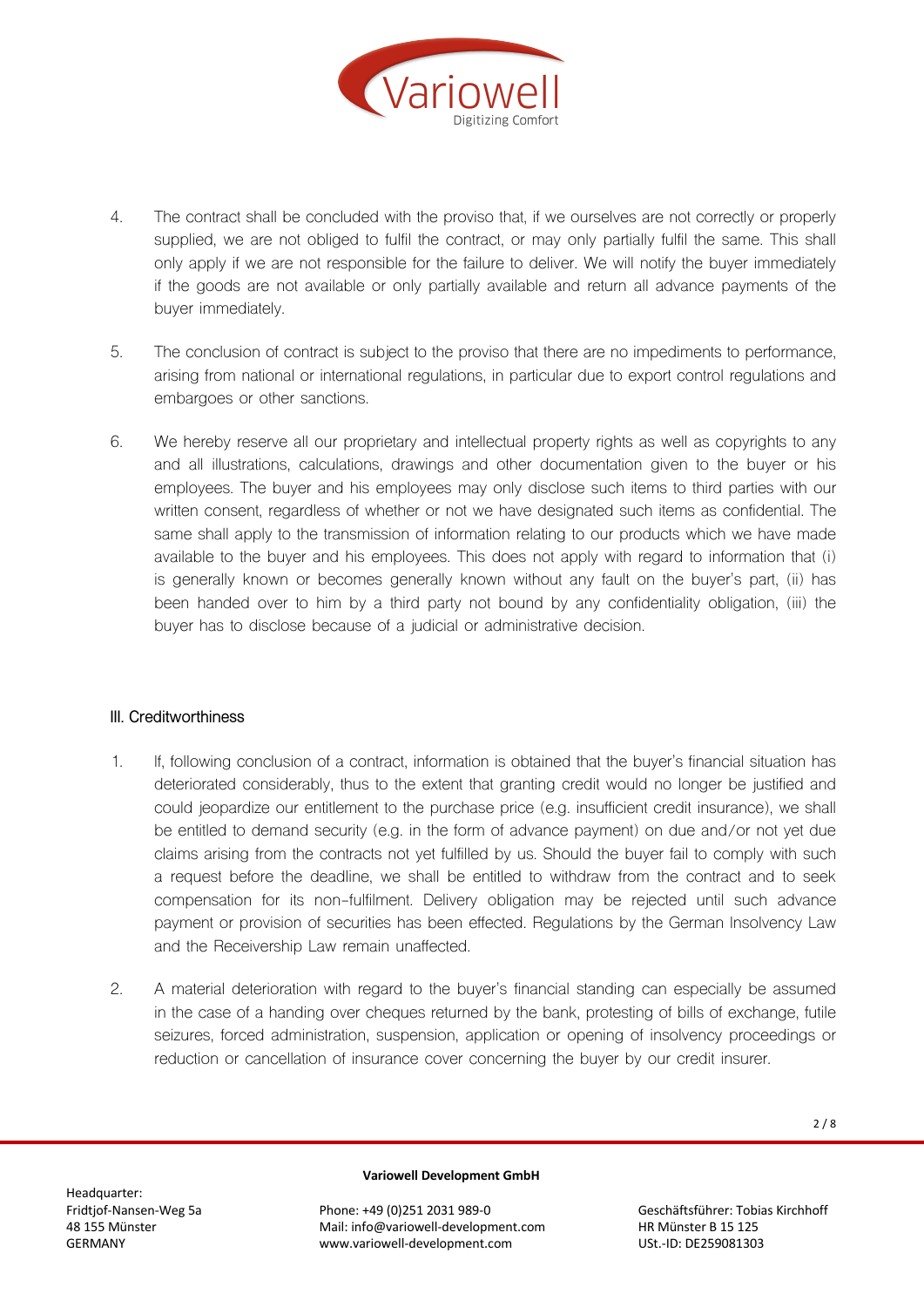

### **IV. Price and Payments**

- 1. Statutory VAT is not included in the stated prices. It shall be listed separately in the invoice at the legally valid rate on the day of our performance of the delivery if applicable.
- 2. In the case of any third party increasing, reducing or newly implementing any tax rates, duties, freight rates, fees and other charges concerning the delivery subsequent to the conclusion of the contract, such costs shall be borne by/credited to the buyer unless otherwise agreed upon.
- 3. Unless otherwise agreed, all invoices are payable net within 30 days after invoice date. Payment is to be effected by cashless transaction in the currency invoiced to the account specified.
- 4. In addition, we are also entitled to charge interest on arrears from the due date at a rate of 9 percentage points above the base interest rate, as well as all costs incurred by reminder letters sent after the event of default. In particular, in accordance with § 288 V BGB [German Civil Code], we can assert a fixed rate sum for expenses in the amount of  $\epsilon$  40. We reserve the right to verify and assert a higher amount for damages caused by the delay.
- 5. The buyer's inspection obligations or notices of defects do not put the payment term on hold. The buyer is only entitled to withhold a section of the purchase price which is reasonable in relation to the defect. Incoming payments shall amortise outstanding debts in the order in which they have occurred.
- 6. If the buyer is in culpable default of payment, all other claims are immediately due against the buyer.
- 7. We hereby reserve the right to assign any of our existing and future claims arising from the contractual relationship to third parties, including any securities we are entitled to.

### **V. Delivery**

1. The general delivery conditions are "DAP" Incoterms 2020, if not agreed otherwise individually. We attempt to take the buyer's wishes and interests with regard to the mode and route of dispatch into account. The buyer shall bear any additional costs (e.g. for express delivery) incurred as a result thereof, even if DAP delivery has been agreed.

#### **Variowell Development GmbH**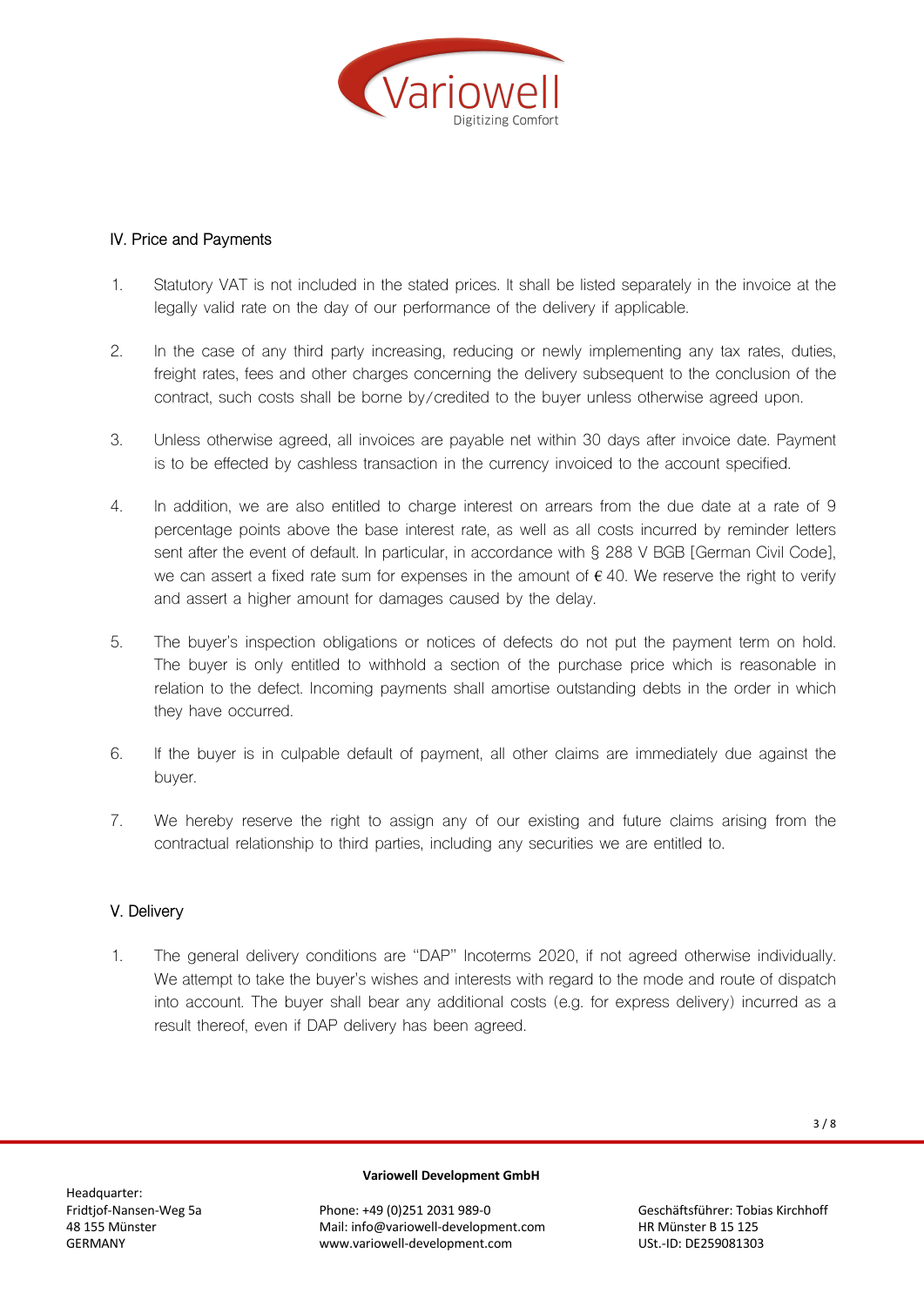

- 2. If the transport is delayed at the buyer's request or through the buyer's fault, we shall store the goods at the buyer's own expense and risk. In such an event the notification of readiness for dispatch shall be deemed equivalent to dispatch.
- 3. Information provided regarding delivery dates or deadlines shall be deemed to be non-binding, unless explicitly declared as binding. The delivery time stated by us shall not commence until any preliminary questions regarding the product specification, or special requirements on the part of the buyer have been clarified with the buyer.
- 4. Any failure or delay in the performance by either party hereto of its obligation hereunder will not be a breach of this Agreement if such failure or delay arises out of or results from causes beyond such party control. In this case, the agreed delivery time shall be extended by a reasonable period. This causes will include, but not be limited to explosion, acts of public enemy, acts of God, riots, war, acts of war, rebellion, insurrections, sabotage, acts of terrorism, epidemic, quarantine restrictions, fire, accidents, strikes or difficulties in connection with transportation, facilities, fuel, labour or materials, embargo or requisitions, acts, rules, regulations, orders of any governmental entity, acts or sanctions of government, including non-availability of an export license for the products or delays in the performance of its sub-contractors caused by any such circumstances as referred to in this Clause. The right of relief shall apply irrespective of whether the cause of delay occurs before or after the agreed date of delivery. In case of force majeure the affected party shall promptly notify the other party in writing and provide such party with all relevant information thereto. Legal cancellation rights are not affected by this provision.
- 5. Within the delivery periods and terms stated by us, we shall be entitled to render partial deliveries and partial performances insofar as this is tolerable for the buyer.
- 6. Should the buyer delay official acceptance of the goods, we shall be entitled to demand compensation for any losses or additional costs incurred. The same shall apply if the buyer is in culpable breach of his obligation to cooperate. The risk of accidental deterioration or loss shall be transferred to the buyer as soon as he is in default of acceptance resp. in debtor's delay.

# **VI. Notice of Defects / Guarantee**

1. The basis of our liability for defects is the agreement reached regarding the quality of the goods. All specifications that are the subject of the individual contract shall be deemed to be an agreement on quality.

Headquarter:

### **Variowell Development GmbH**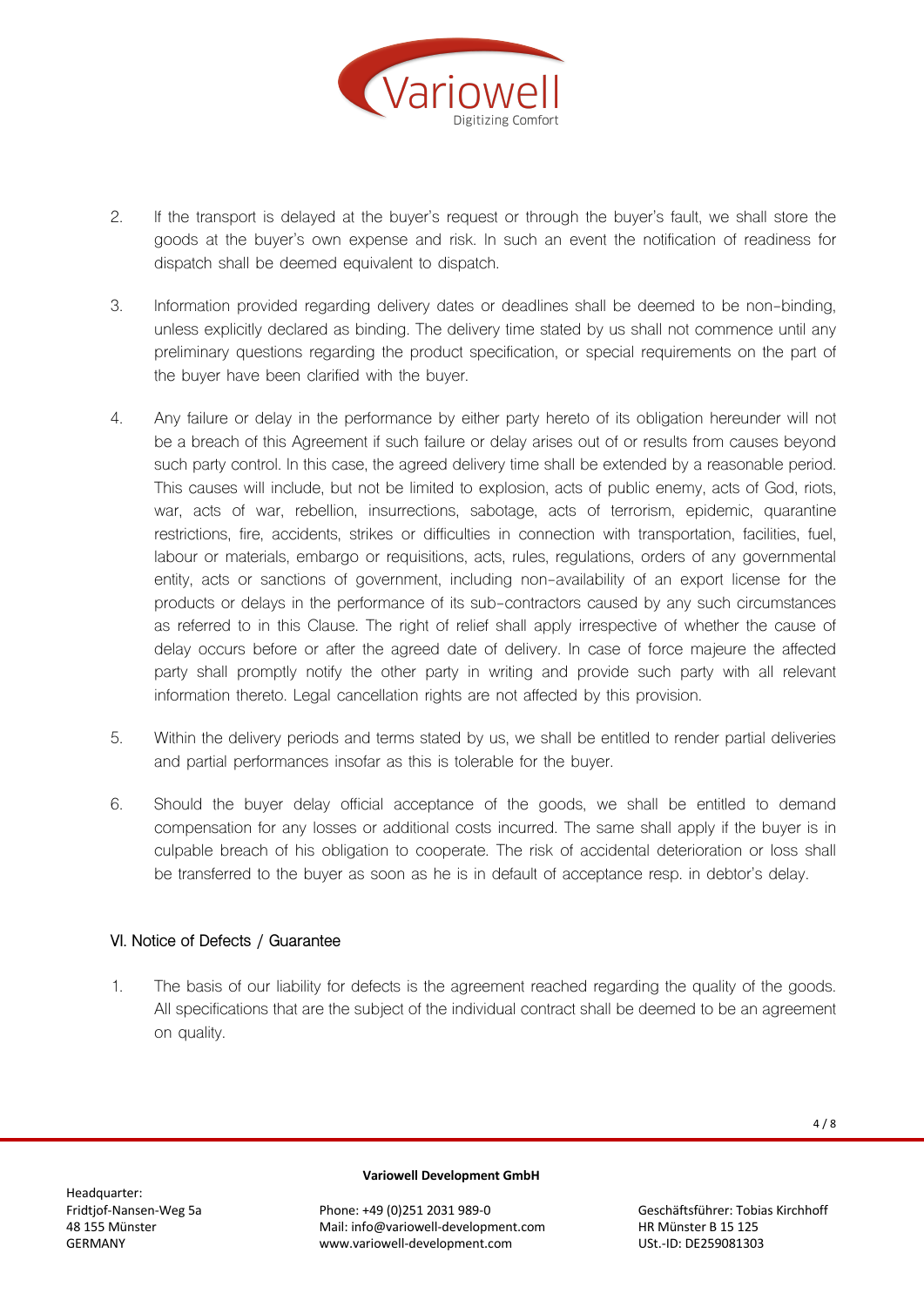

2. The buyer shall be obliged to inspect the delivered goods for any apparent defects. Upon delivery, the buyer shall also be obliged to check the documentation accompanying the goods in order to verify conformity with the purchase order details relating to the goods. Complaints relating to the quantity of goods delivered and/or any other form of shortfall or damage are to be noted as ascertained facts on the consignment note and/or transport documents at the time of acceptance of the consignment and to be confirmed by means of the driver's signature.

After receipt of the goods at the point of destination, the buyer has to notify us immediately in writing of any apparent defects stating in detail the nature and extent of the defects. Notification in the normal course of business regarding defects that become apparent at a later date has to ensue immediately after detection, stating the nature and the extent of the defects in detail. The date of receipt by us shall be decisive for compliance with the complaint period.

Defective goods shall be provided to us for our inspection.

With any infringement of the buyer's duty to inspect or to give notice of defects, the goods shall be deemed to have been approved with regard to the respective defect.

- 3. With regard to defects of the delivered goods, we hereby, first of all, warrant either to remedy the defect or to replace the consignment at our discretion. In the case of replacement, the buyer shall be obliged to return the defective good(s). We shall bear the expenses required for providing subsequent performance, in particular transport, travel, labour and material costs, provided that these are not increased by the fact that the object of sale, contrary to its intended use, has been taken to a place other than the place of performance.
- 4. In the event that the defect may not be remedied within a reasonable period of time or if two attempts to remedy the defect or provide a replacement fail for whatever reason, the buyer shall, at his own discretion, be entitled to ask for a lower price for the goods (price reduction) or withdraw from the contract. Failure to remedy the defect shall only then be deemed to have occurred if, after being granted sufficient opportunity to remedy the defect or supply a replacement, the desired results are not achieved, a remedy or replacement consignment proves to be impossible, we refuse or unreasonably delay such a remedy or replacement consignment, there is reasonable doubt as to the prospects of success, or if other reasons constitute a hardship.

The buyer shall not be entitled to withdraw from the contract on the grounds of a minor breach of contract, especially with regard to minor defects.

Headquarter:

### **Variowell Development GmbH**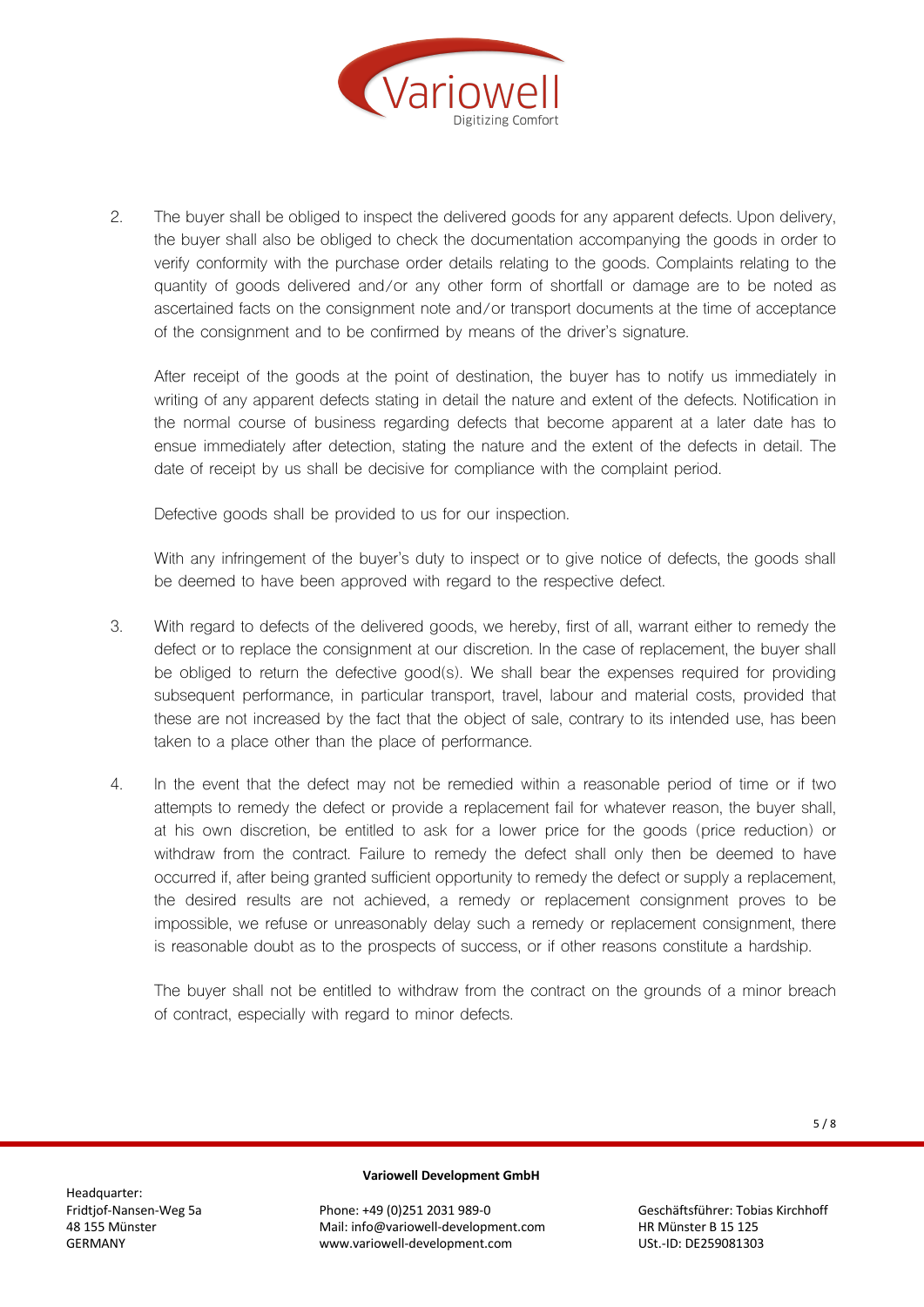

- 5. If the use of the goods leads to an infringement of industrial property rights or copyrights in Germany or the country of destination of the goods, apart from the cases pursuant to Section VI. 6, we shall either, at our cost, provide the right of further use for the buyer or modify the goods in a manner acceptable to the buyer so that the infringement no longer exists, and this shall be done at our expense and at our discretion. If this is not possible within 8 weeks of receipt of a corresponding written request from the buyer, the buyer is entitled to withdraw from the contract. Under the aforementioned condition, or if the above-mentioned elimination of the infringement of property rights is not reasonably possible from an economical perspective, we also have the right to withdraw from the contract. In addition to this, we shall indemnify the buyer from undisputed or legally established claims of the relevant property rights holder.
- 6. In the event of breach of copyright or copyright, our obligations mentioned in Section VI. 5. are final. Such obligations only exist if:
	- the defect of title is not based on an instruction made by the buyer or

- the violation of rights was not the result of the buyer having modified the goods on his own authority or having used them in a manner that is not in accordance with the contract.

The buyer must inform us without delay of any asserted infringements related to industrial property rights or copyrights and support us in defending the asserted claims to a reasonable extent, or enable us to carry out the modification measures in accordance with Section VI.5. We reserve the rights to all defensive measures, including out-of-court settlements.

- 7. Should the buyer opt to withdraw from the contract on the basis of a defect of title or a material defect after a failed supplementary performance, he shall only be entitled to require compensation according to Paragraph VII.
- 8. Claims relating to defects in respect of the delivered goods shall become statute-barred within one year of the goods being delivered. If we, our legal representatives or vicarious agents, act in a grossly negligent manner or with intent, or was a person's life, body or health subjected to harm due to this defect, for which we are responsible, the statutory limitation periods apply.

Headquarter:

### **Variowell Development GmbH**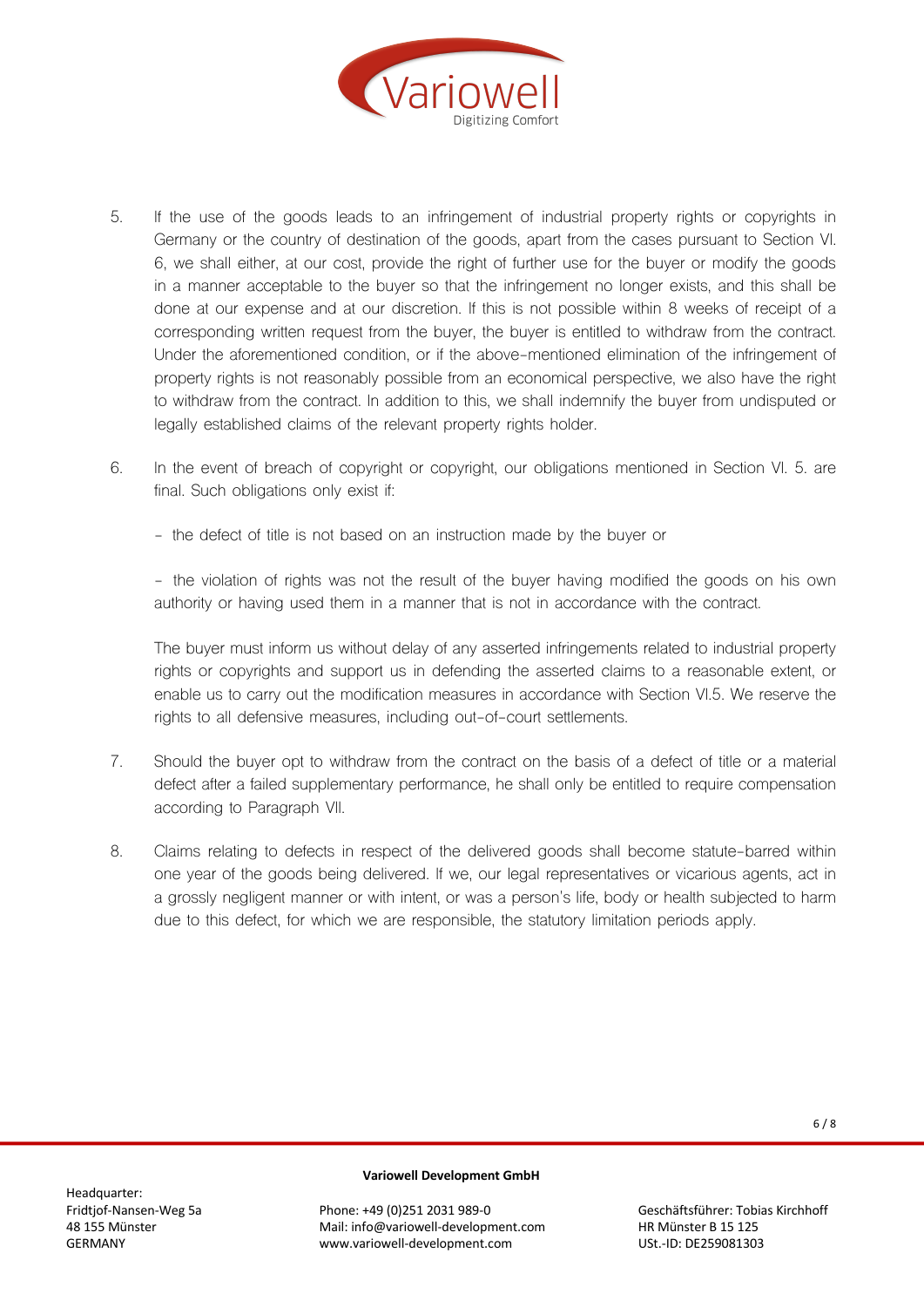

### **VII. Liability**

- 1. In accordance with the statutory provisions, we shall bear unlimited liability for damage to life, limb and health based on a negligent or intentional breach of duty on our part, on the part of our legal representatives or our vicarious agents, and for damages subject to liability pursuant to the applicable product liability law. We shall be liable to the extent provided for by law for damage which is not covered by Clause 1 and which is based on an intentional or grossly negligent breach of duty or malice on our part as well as that of our legal representatives or our vicarious agents. To the extent that we have issued a guarantee as to quality and/or durability with respect to the goods or parts thereof, we shall also be liable in the context of that guarantee. However, we shall only be liable for damages that are based on the absence of the guaranteed quality or durability, but which do not directly occur in the goods themselves, provided the risk of such damage is clearly covered by the quality and durability warranty.
- 2. We shall also be liable for damage caused by ordinary negligence, if such negligence relates to the breach of contractual obligations that endanger the achievement of the contract purpose (essential obligations). However, we shall only be liable if the damage is typically associated with the contract, and is predictable.
- 1. All other forms of liability shall be excluded, regardless of the legal nature of the claim asserted. Any exclusion or limitation of our liability shall also apply to the personal liability of our whitecollar and blue-collar employees, co-workers, representatives and vicarious agents.
- 2. Claims for damages asserted by the buyer in respect of a defect shall become statute-barred one year after delivery. The statutory limitation periods shall apply in the event of injury to life, limb or health caused by ourselves, our legal representatives or our vicarious agents, nor shall it apply if we, or our legal representatives, have acted in an intentional or grossly negligent manner, or if our ordinary vicarious agents have acted in an intentional manner.

# **VIII. Retention of Title**

- 1. The goods shall remain our property according to § 449 BGB (German Civil Code) until full payment has been effected.
- 2. The buyer is obliged to sufficiently insure our goods against damage caused by the elements, in particular fire, water, storm, and hail as well as tap water damage and theft, and to provide us with evidence of the conclusion of the insurance policy on request. The goods are to be stored in such a way that our right of ownership remains unaffected.

7 / 8

Headquarter:

### **Variowell Development GmbH**